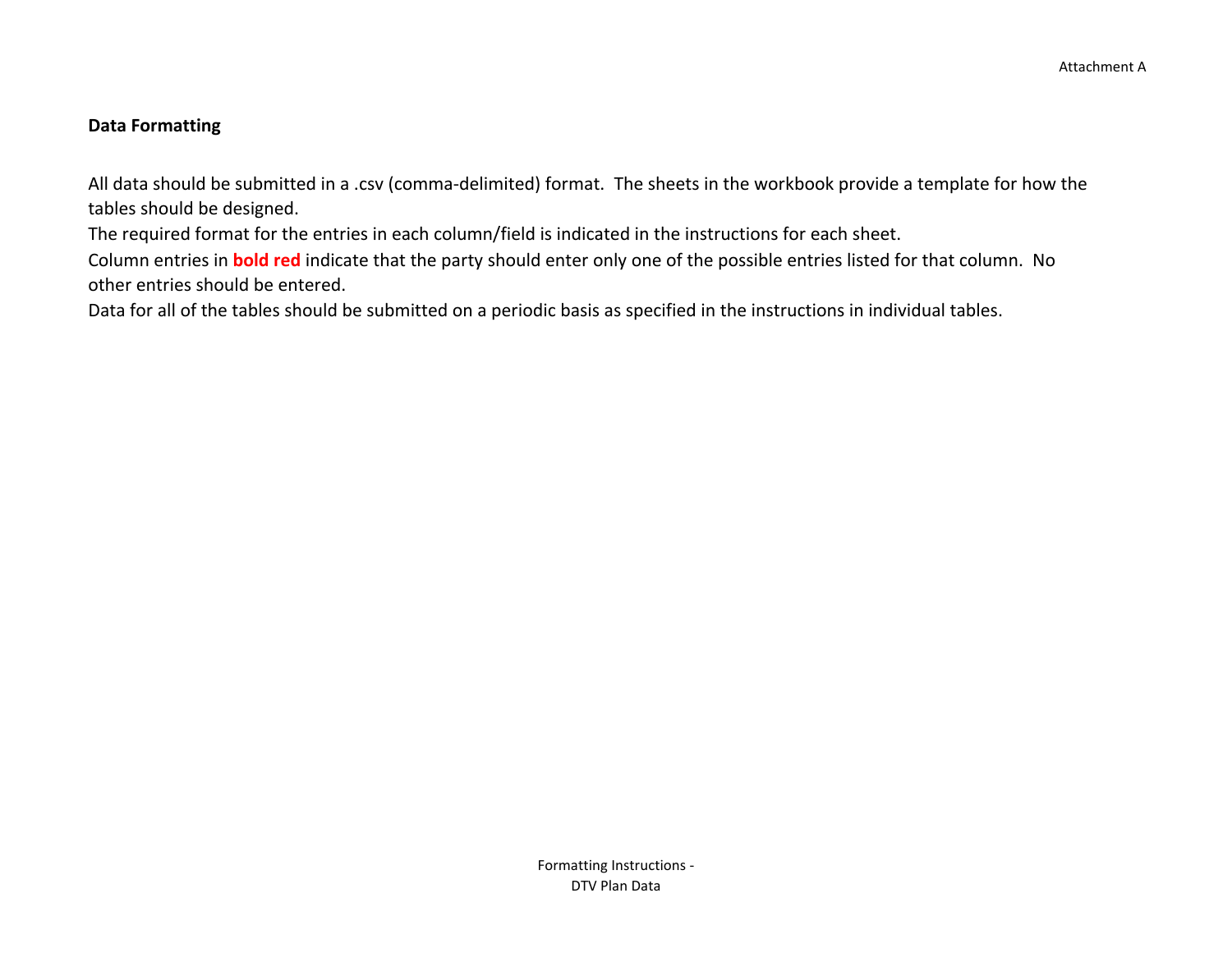# **"Plan Data" Table**

For each month beginning June, 2013 and extending through June, 2014, please provide the plan level subscriber data by zip code requested in the table below.

| Column | <b>Variable Name</b> | Format         | <b>Possible Entries/</b> | <b>Description</b>                                                      |  |  |  |  |  |  |
|--------|----------------------|----------------|--------------------------|-------------------------------------------------------------------------|--|--|--|--|--|--|
|        |                      |                | <b>Example Entries</b>   |                                                                         |  |  |  |  |  |  |
| Α      | date                 | Text - YYYY MM | 2013 06 to 2014 06       | The month for which the data is being collected                         |  |  |  |  |  |  |
| B      | zip                  | Text           | 20427                    | Five-digit zip code (with leading zeros) for the service plan           |  |  |  |  |  |  |
| C      | plan id              | Text           | 1002                     | A unique internal system service plan identifier for each plan          |  |  |  |  |  |  |
| D      | plan name            | Text           | DTV-Plus                 | The service plan name associated with the Plan ID                       |  |  |  |  |  |  |
| E.     | video_tier           | Text           | <b>Expanded Basic</b>    | The video tier name associated with this service plan (-1 if no video   |  |  |  |  |  |  |
|        |                      |                |                          | service, -2 if unknown)                                                 |  |  |  |  |  |  |
| F.     | channels             | Integer        | 26                       | Number of channels included in the service plan (-1 if no video         |  |  |  |  |  |  |
| G      | contract             | Integer        | 24                       | The length of any contractual commitment subject to a termination       |  |  |  |  |  |  |
|        |                      |                |                          | penalty in months (-1 if no contract, -2 if unknown)                    |  |  |  |  |  |  |
| н      | subs                 | Integer        | 568                      | Total number of subscribers in this zip code to the service plan on the |  |  |  |  |  |  |
|        |                      |                |                          | last day of the month                                                   |  |  |  |  |  |  |
|        | subs_1month          | Integer        | 18                       | Number of subscribers in this zip code who have subscribed to the       |  |  |  |  |  |  |
|        |                      |                |                          | service plan for 1 month or less                                        |  |  |  |  |  |  |
|        | subs_12months        | Integer        | 151                      | Number of subscribers in this zip code who have subscribed to the       |  |  |  |  |  |  |
|        |                      |                |                          | service plan for 12 months or less                                      |  |  |  |  |  |  |
| K      | subs_12_24months     | Integer        | 140                      | Number of subscribers in this zip code who have subscribed to the       |  |  |  |  |  |  |
|        |                      |                |                          | service plan for more than 12 months, and for 24 months or less         |  |  |  |  |  |  |
|        | subs_24months        | Integer        | 277                      | Number of subscribers in this zip code who have subscribed to the       |  |  |  |  |  |  |
|        |                      |                |                          | service plan for more than 24 months                                    |  |  |  |  |  |  |
| M      | disconnects          | Integer        | 81                       | Number of subscribers in this zip code who have discontinued service    |  |  |  |  |  |  |
|        |                      |                |                          | to the service plan during the relevant month                           |  |  |  |  |  |  |
| N      | disconnects_12months | Integer        | 13                       | Number of subscribers in this zip code discontinuing service to the     |  |  |  |  |  |  |
|        |                      |                |                          | service plan who were subscribed to the service plan for 12 months      |  |  |  |  |  |  |
|        |                      |                |                          | or less                                                                 |  |  |  |  |  |  |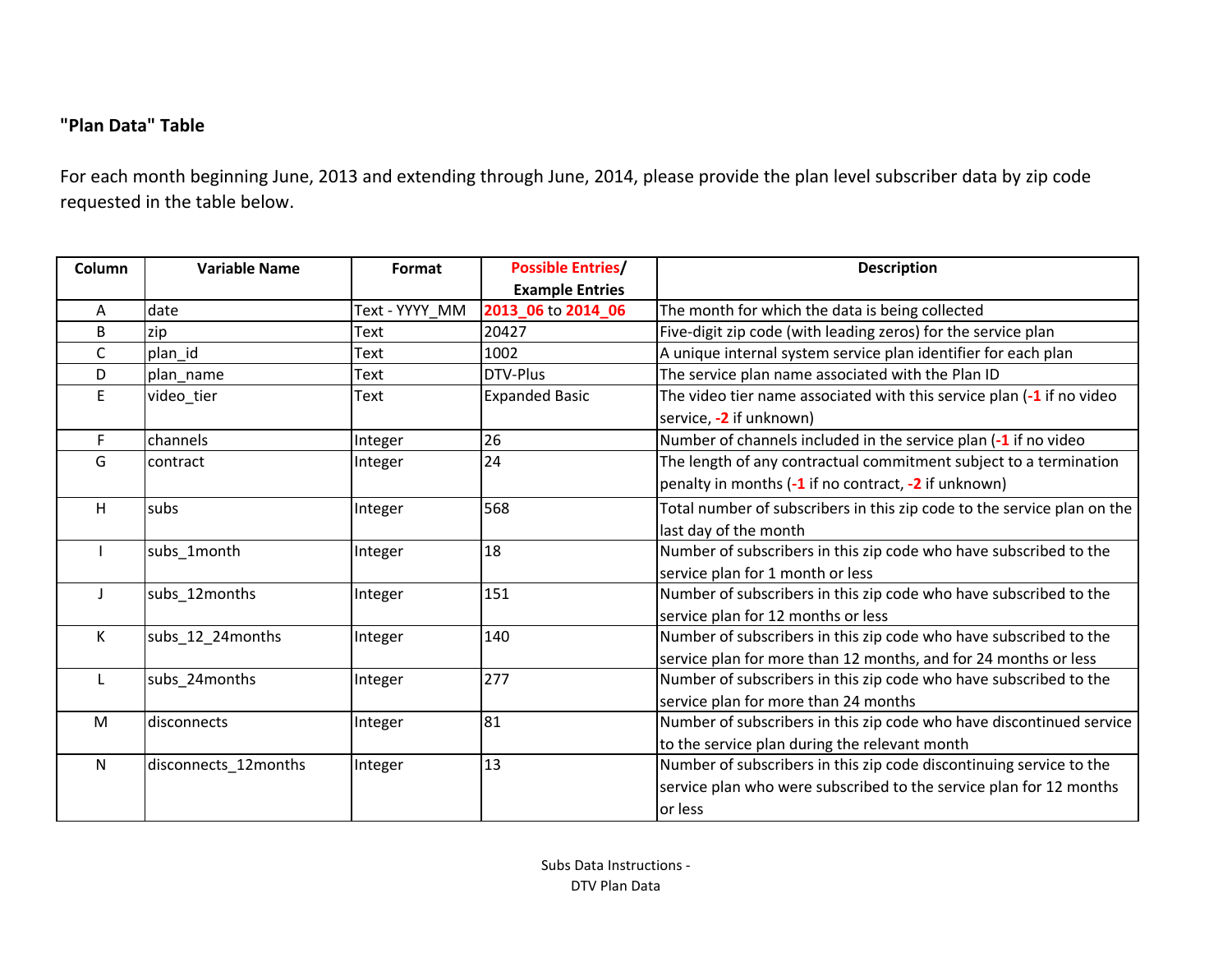# **"Plan Data" Table**

For each month beginning June, 2013 and extending through June, 2014, please provide the plan level subscriber data by zip code requested in the table below.

| Column  | <b>Variable Name</b>    | Format  | <b>Possible Entries/</b> | <b>Description</b>                                                                                                                                                               |  |  |  |  |  |  |
|---------|-------------------------|---------|--------------------------|----------------------------------------------------------------------------------------------------------------------------------------------------------------------------------|--|--|--|--|--|--|
|         |                         |         | <b>Example Entries</b>   |                                                                                                                                                                                  |  |  |  |  |  |  |
| $\circ$ | disconnects_12_24months | Integer | 25                       | Number of subscribers in this zip code discontinuing service to the<br>service plan who were subscribed to the service plan for more than<br>12 months and for 24 months or less |  |  |  |  |  |  |
| P       | disconnects_24months    | Integer | 43                       | Number of subscribers in this zip code discontinuing service to the<br>service plan who were subscribed to the service plan for more than<br>24 months                           |  |  |  |  |  |  |
| Q       | etf_perc                | Float   | 75.6                     | Percent of subscribers who are subject to an early termination fee<br>("ETF") on the last day of the month                                                                       |  |  |  |  |  |  |
| R       | etf_perc12months        | Float   | 82.0                     | Percent of subscribers who have subscribed to the service plan for 12<br>months or less who are subject to an ETF on the last day of the month                                   |  |  |  |  |  |  |
| S.      | etf_perc12_24months     | Float   | 44.0                     | Percent of subscribers who have subscribed to the service plan for 12<br>months or more, and for 24 months or less who are subject to an ETF<br>on the last day of the month     |  |  |  |  |  |  |
|         | etf_perc_24months       | Float   | 56.0                     | Percent of subscribers who have subscribed to the service plan for<br>more than 24 months who are subject to an ETF on the last day of the<br>month                              |  |  |  |  |  |  |
| U       | etf                     | Float   | \$126.01                 | Average ETF of all subscribers who are subject to an ETF on the last<br>day of the month                                                                                         |  |  |  |  |  |  |
| V       | etf_12months            | Float   | \$267.10                 | Average ETF of subscribers who have subscribed to the service plan<br>for 12 months or less who are subject to an ETF on the last day of the<br>month                            |  |  |  |  |  |  |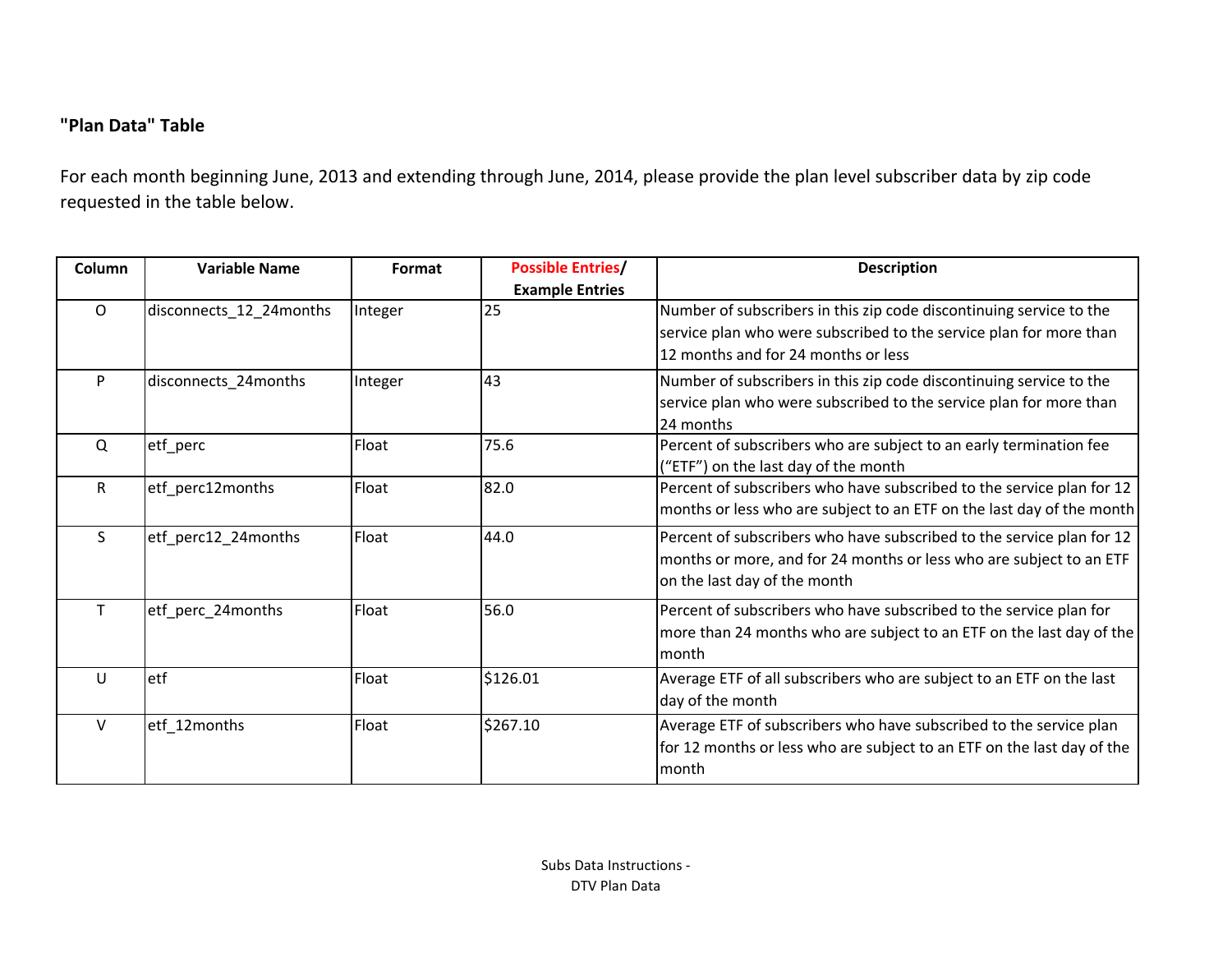# **"Plan Data" Table**

For each month beginning June, 2013 and extending through June, 2014, please provide the plan level subscriber data by zip code requested in the table below.

| Column | <b>Variable Name</b> | Format | <b>Possible Entries/</b><br><b>Example Entries</b> | <b>Description</b>                                                                                                                                                                 |  |  |  |  |  |  |  |  |
|--------|----------------------|--------|----------------------------------------------------|------------------------------------------------------------------------------------------------------------------------------------------------------------------------------------|--|--|--|--|--|--|--|--|
| W      | etf_12_24months      | Float  | \$111.67                                           | Average ETF of subscribers who have subscribed to the service plan<br>for more than 12 months, and for 24 months or less who are subject<br>to an ETF on the last day of the month |  |  |  |  |  |  |  |  |
| X      | etf 24months         | Float  | \$56.35                                            | Average ETF of subscribers who have subscribed to the service plan<br>for more than 24 months who are subject to an ETF on the last day of<br>the month                            |  |  |  |  |  |  |  |  |
| Υ      | arspr                | Float  | \$90.45                                            | Average recurring service plan revenue (ARSPR) per subscriber in this<br>zip code with the service plan in the month                                                               |  |  |  |  |  |  |  |  |
| Z      | arspr_1month         | Float  | \$89.02                                            | ARSPR of subscribers who have subscribed to the service plan for 1<br>month or less with the service plan in the month                                                             |  |  |  |  |  |  |  |  |
| AA     | arspr_12months       | Float  | \$92.50                                            | ARSPR of subscribers who have subscribed to the service plan for 12<br>months or less with the service plan in the month                                                           |  |  |  |  |  |  |  |  |
| AB     | arspr_12_24months    | Float  | \$93.65                                            | ARSPR of subscribers who have subscribed to the service plan for<br>more than 12 months, and for 24 months or less with the service plan<br>in the relevant month                  |  |  |  |  |  |  |  |  |
| AC     | arspr_24months       | Float  | \$87.71                                            | ARSPR of subscribers who have subscribed to the service plan for<br>more than 24 months with the service plan in the month                                                         |  |  |  |  |  |  |  |  |
| AD     | acquisition_cost     | Float  | \$234.29                                           | The average acquisition cost per subscriber in this zip code with the<br>service plan in the month                                                                                 |  |  |  |  |  |  |  |  |

#### **Notes:**

Columns A through G define unique records in this data